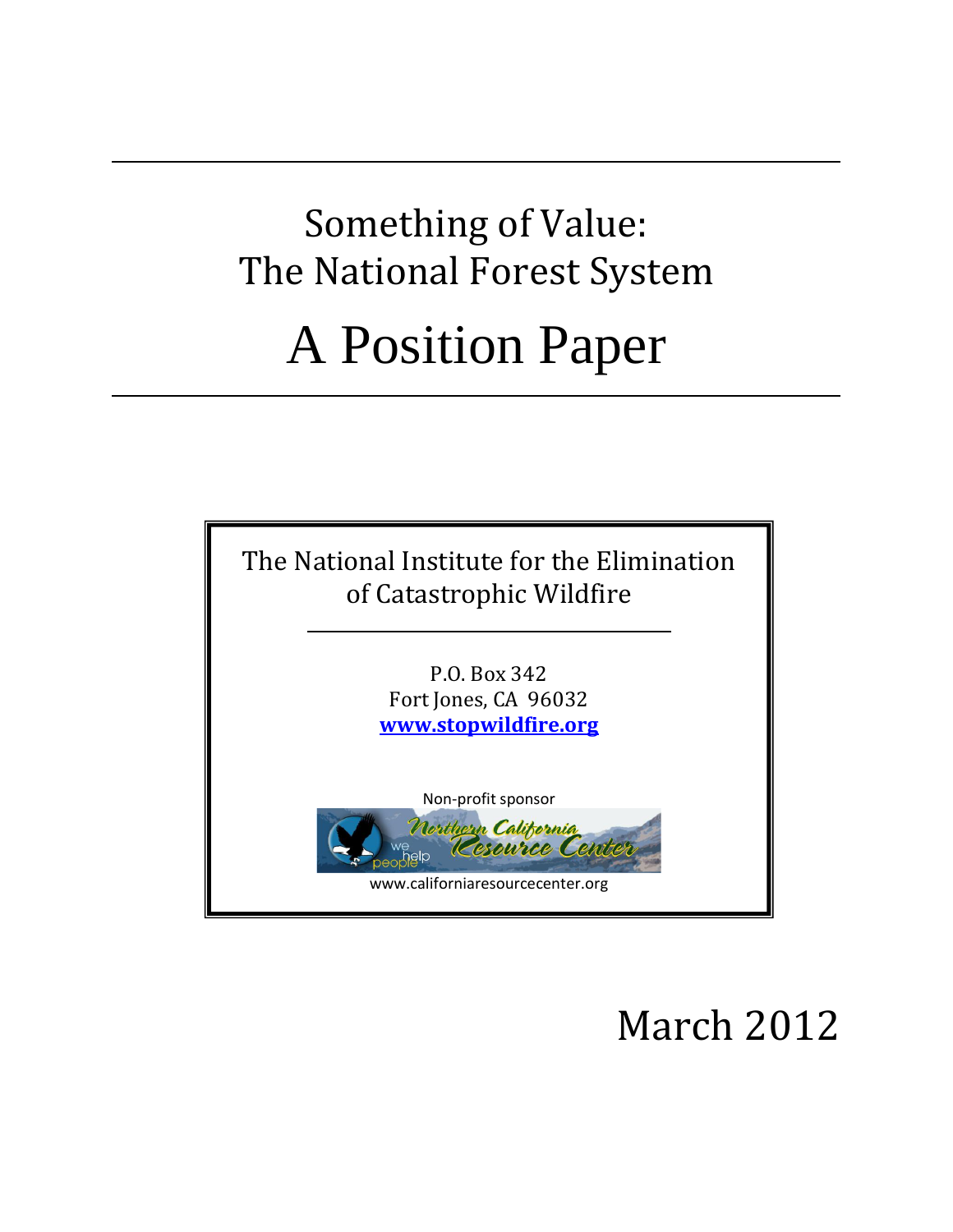## **Something of Value: The National Forest System**

## **Congressional Action is Needed for the Revitalization of the National Forest System. March 12, 2012**

The Congress of the United States of America began the evolution of today's National Forest System over a hundred years ago, and Congress' attention is needed now to return these treasured lands to healthy and bountiful lands for the welfare of all American citizens.

Currently, as much through designed neglect as benign neglect, the national forests have been allowed to change from productive forests to fire-prone, insect-infested and disease-wracked lands of declining value to the public. This condition is caused, in part, by lack of clear management direction for these lands, lack of human and financial resources to protect and manage these lands, and lack of public understanding of the importance of effectively managed forests.

The first step to national forest recovery is for Congress to charter a comprehensive review of the legislated mission of the forests, the role Congress sees for the forests in meeting the nation's increasing need for natural resources, and the actions needed to protect the forests from natural and anthropogenic damage and destruction. This review would be best led by a new public land law review commission, or Congress's Government Accountability Office (GAO) with input by representatives of state and local governments directly concerned with national forest issues, citizen dependent on the forests, resource management experts, and user group members. This would be a formidable task; however, these lands and their proper management are of vital importance to the nation.

## **Origin and Value of the National Forest System**

Congress authorized presidents of the United States to reserve certain forest lands from the public domain by what is now called the Forest Reserve Act of 1891, and provided for management of these forest reserves by the Organic Act of 1897 "…to improve and protect the forests…securing favorable conditions of water flows, and furnish a continuous supply of timber…." The Forest Service's Organic Act specified the purposes for which forest reserves (national forests) could be created: 1) to insure "a continuous supply of timber for the use and necessities of United States citizens"*;* and 2) to secure favorable conditions of water flows. (In a later court decision, the court ruled that the Secretary of Agriculture may also consider the economic well-being of the citizens of a state wherein timber is located in administering national forest lands "for the use and necessities of citizens of the United States.") Congress shifted jurisdiction of the forest reserves from the Department of the Interior to the Department of Agriculture by the Transfer Act of 1905—which also established the U.S. Forest Service—and designated the forest reserves as national forests by the Designation Act of 1907. The Weeks Act of 1911 authorized the Secretary of Agriculture to purchase certain lands for addition to the National Forest System. As authorized by still other Acts, additional lands were acquired by

*This is a living document, subject to revision based on changing conditions, from* The National Institute for the Elimination of Catastrophic Wildfire 11236 N. Highway 3, Fort Jones, California 96032 – (530) 468-2888 – bcourtright@sisqtel.net

*"The mission of the National Institute for the Elimination of Catastrophic Wildfire is to educate, collaborate and motivate decision makers at all levels to take the necessary steps to eliminate catastrophic wildfire."*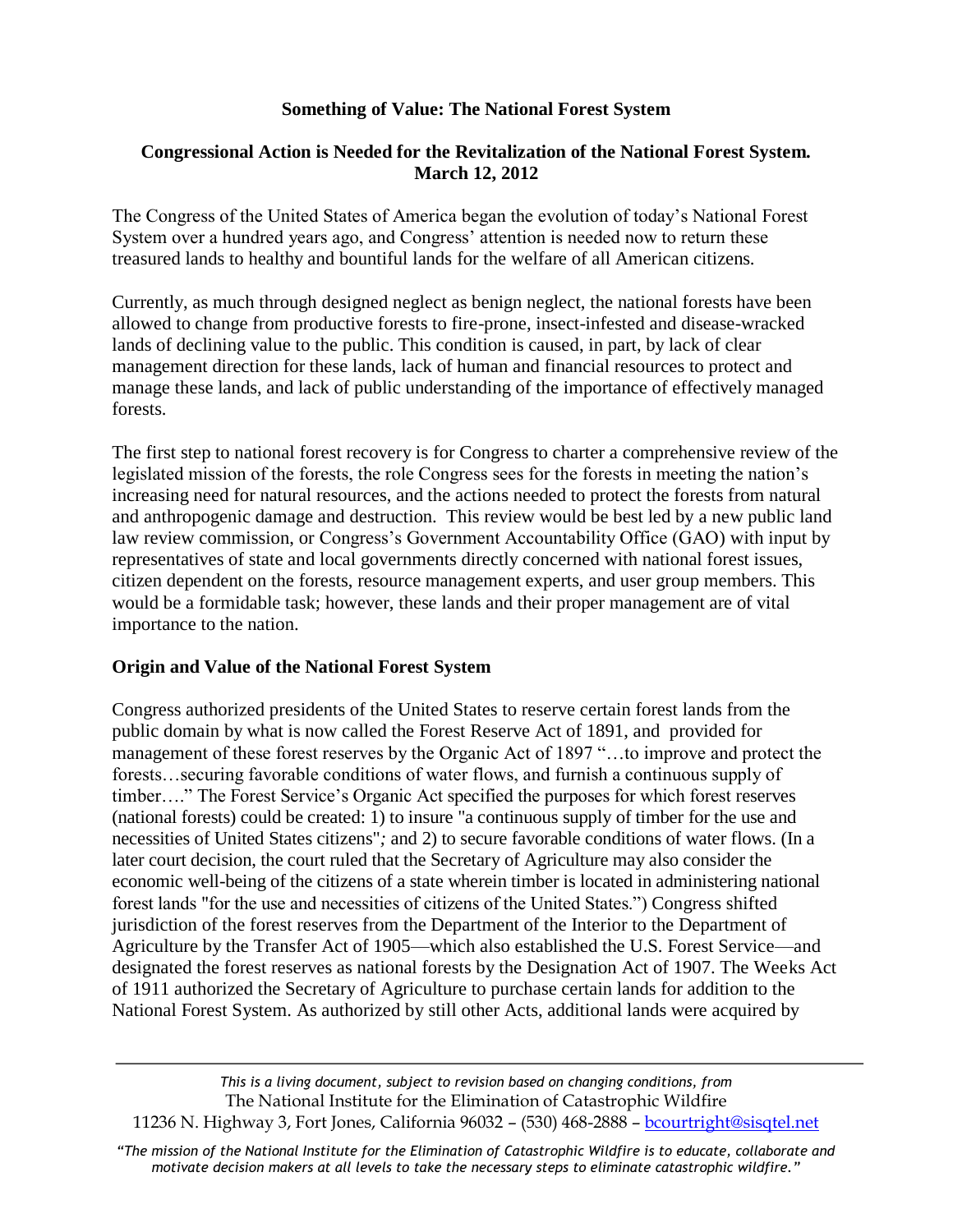exchange, donation, transfer, and condemnation. As the National Forest System evolved to its current size of almost 193 million acres, the Forest Service managed these lands to provide an increasingly wider range of multiple uses and benefits in terms of commodity and amenity resources for the American people. Congress reaffirmed that administration "…for outdoor recreation, range, timber, watershed, and wildlife and fish purposes…" when it passed the Multiple Use-Sustained Yield Act of 1960. Since its founding, the Forest Service has been designated by Congress to administer these critical natural resources for the citizen-owners of the national forests.

Today, when the United States population has grown from slightly more than 50 million in 1897 to 313 million, the purpose of the National Forest System and the mission of the Forest Service are more important than ever. In the midst of a worldwide economic crisis, the American people and their industries are fighting to survive and thrive in an increasingly challenging global marketplace. The renewable natural resources of the National Forest System, one of the nation's most valuable and competitive assets, are in extreme peril. Active and effective scientific management and stewardship of these lands that provide fresh water for domestic, industrial, and agricultural use; habitat for fish and wildlife; a sustained yield of essential wood products to support local and national economies—and, yes, outdoor recreation to sustain a mentally and physically healthy population—is absolutely essential to national survival.

# **Adverse Impacts Affecting the National Forest System and the U.S. Forest Service**

Myriad impacts are adversely affecting the National Forest System and the Forest Service charged with its administration.

- 1) Rapidly changing environmental conditions caused by changing climate conditions.
- 2) Single-species habitat protection policies which have caused dramatic increases in the frequency, severity, and size of wildfires which annually consume millions of acres of precious natural resources and damage or destroy soils which may take 1,000 years to rebuild.
- 3) Insect infestations exceeding four million acres in the West which, if not treated, will fuel future catastrophic wildfires.
- 4) Invasive vegetative species are taking over huge numbers of acres of potentially productive forest and grasslands.
- 5) Reduction and deterioration of water quality and quantity which causes increasing water shortages for domestic, industrial, and agricultural uses and fisheries.
- 6) Unnatural overstocking of forest vegetation that leads to declining forest health and insect infestations that are direct results of overstocked stands. This is a direct result of the Forest Service not being permitted to actively manage these valuable forested lands by thinning and harvesting because of frivolous court challenges that result in:
	- a) Severely reduced monetary return to the U.S. Treasury,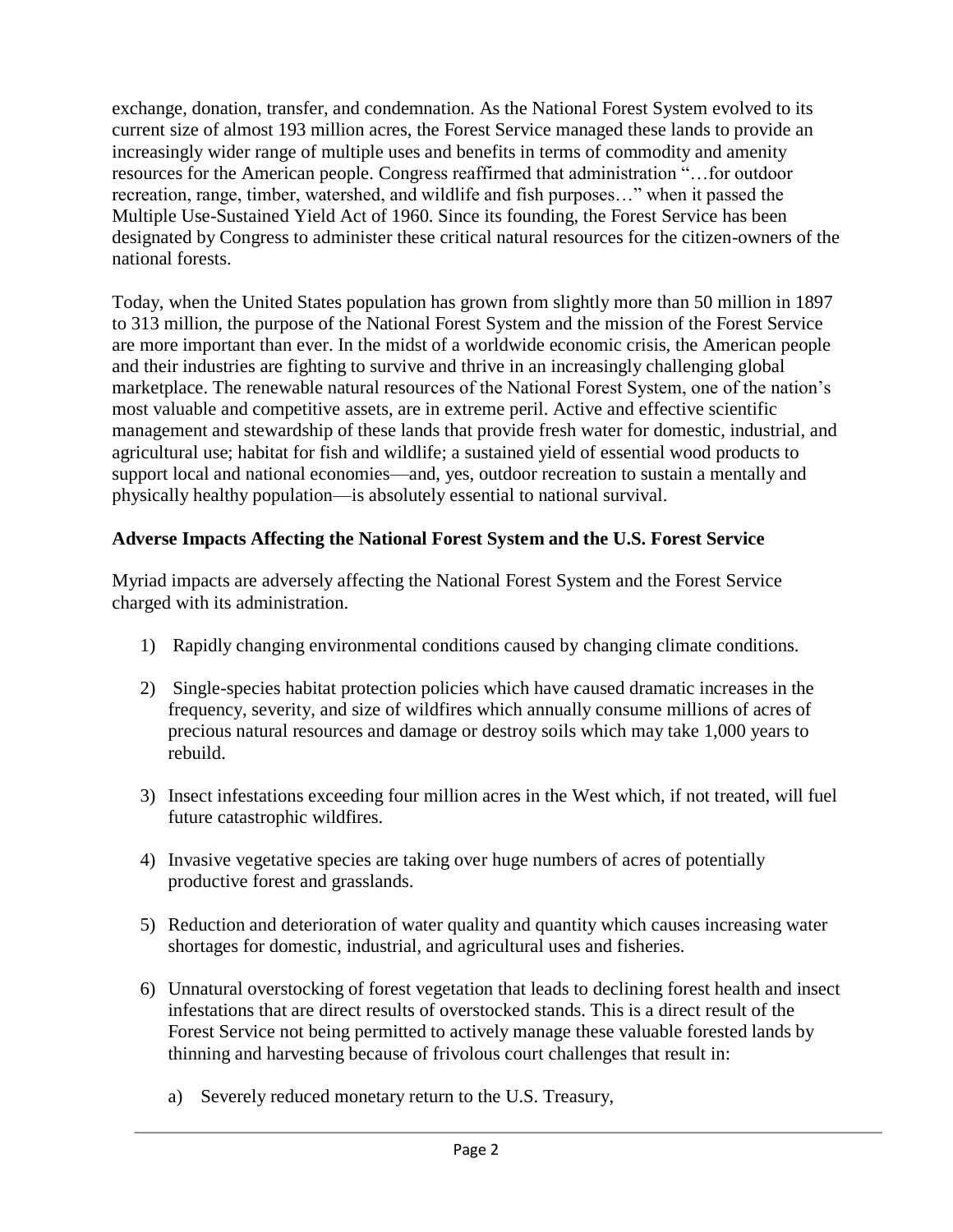- b) Severely increased unemployment,
- c) Unnecessary suppression and restoration costs to taxpayers, and
- d) Dramatic detrimental changes in stand structure and composition.
- 7) A major and perverse shift in use of the justice system during the past 30 years to block active resource management and use and garner economic windfalls for anti-forest management activists that has:
	- a) Drastically reduced sustainable harvesting of the timber resource from about 11 billion board feet 20 years ago to less than two billion today, and
	- b) Significantly increased catastrophic wildfires in which overstocked stands and dense canopies contribute to such disastrous fires as the 2002 Hayman Fire in Colorado, the 2008 fires in Trinity and Siskiyou counties of California, and the 2011 New Mexico and Arizona fires; more than one million acres of valuable national forest resources have been destroyed by these wildfires alone. Overall damage costs of wildfires range from three to 10 times fire suppression costs, not counting associated property losses and personal injuries and deaths.
- 8) The excessive costs of red tape and legal minutia that hinder forest planning and execution of management projects to the point only a small percentage of critical forest health and wildlife habitat projects are accomplished. An example is the death of over four million acres of Colorado and Wyoming forests cause by insect infestations in large part a result of ineffective forest management.
- 9) The shift from professional forest management programs to a passive caretaker mode because the federal government fails to meet the legislated promise to the American people and instead permits special interest groups, through misguided legislation, to curtail sound Forest Service forest management. This has taken a heavy toll not only in terms of deteriorating forest health but also in reduced county and school revenues, increased unemployment, and depressed economies that destroy forest-dependent communities.
- 10) The inability to salvage dying and fallen trees after fires or other catastrophic events that leaves large volumes of hazardous fuel for the next fire and creates life-threatening conditions for firefighters and residents.
- 11) Agency fire strategies that contribute to catastrophic fire occurrences rather than limits them, and closures of roads necessary for forest work, firefighting, law enforcement, public use, and search and rescue operations.
- 12) The Forest Service—the strength and effectiveness of which is critical to sustaining and improving forest resource health, providing services to an expanding population, and meeting growing demands for natural resources—has been and continues to be subjected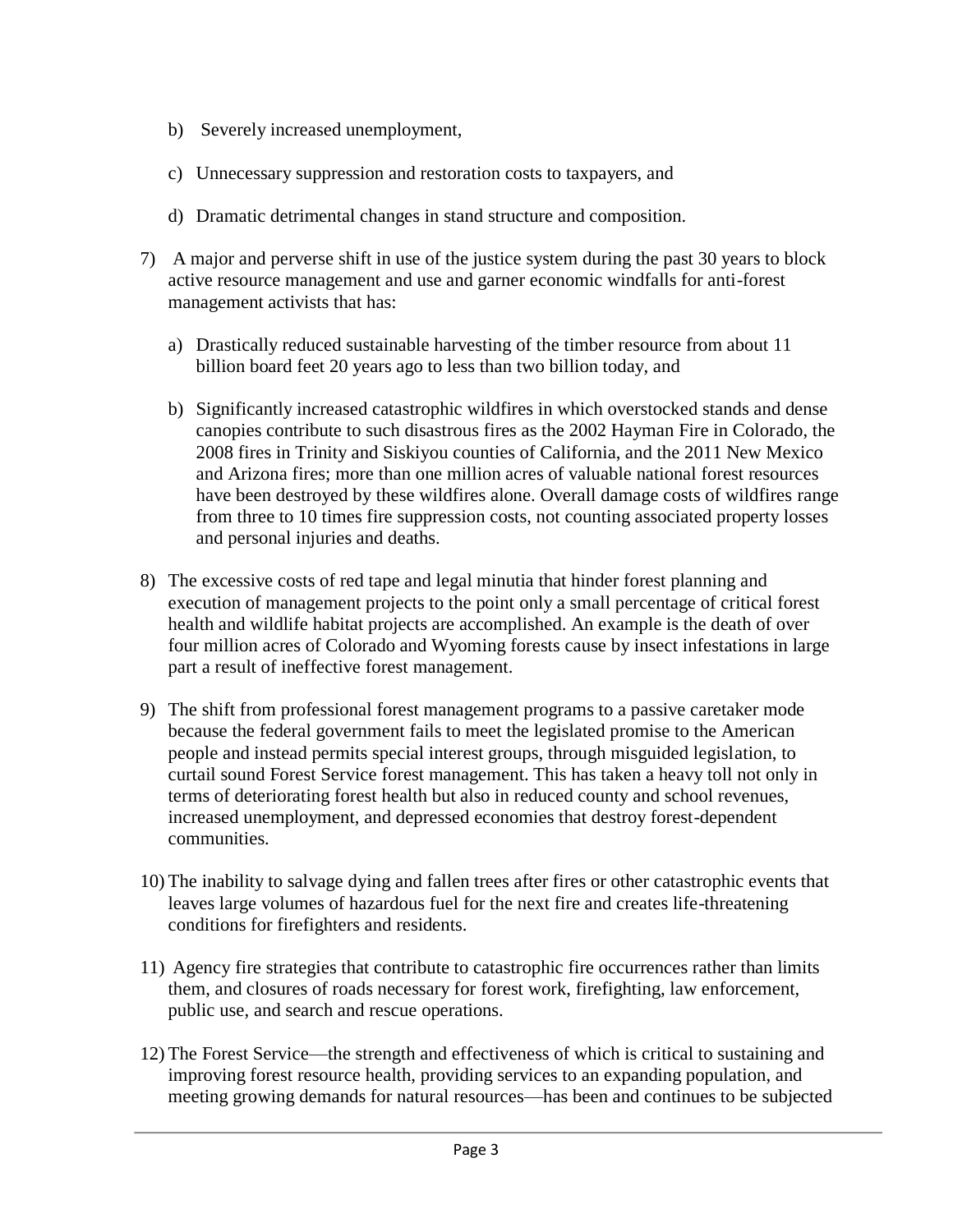to impacts that severely curtail its efficiency and effectiveness. It has gone from being rated one of the most effective federal government organizations in 1984 to one of the least now. These adverse impacts include:

- a) Tight control of Forest Service by the U.S. Department of Agriculture may limit executive decision space and constrains creativity.
- b) Reduced staffing has caused lack of depth in most of the organization.
- c) Loss of credibility with cooperating organizations, local communities, and individuals has resulted from erosion of effective training programs for leaders and managers.
- d) Lack of leadership at various levels of the organization has affected quality decision making.
- e) An administrative and accounting system that does not meet the needs of on-theground land, natural resource, and business management. The existing system tends to over-manage in critical areas, does not provide sufficient decision latitude for local program managers, and does not provide a positive program review system. Major centralization of administrative tasks accomplished in the early 1980s to reduce administrative costs resulted in project personnel spending an inordinate percentage of time doing administrative work previously done by an efficient and effective support staff. This has damaged management effectiveness, reduced morale, and drastically reduced customer service throughout the entire organization as evidenced by the latest GAO review of Forest Service business consolidation effectiveness.

## **Indicators provided for the review of National Forest System.**

The proposed Congressional review of the Forest Service efforts to implement legislative direction regarding National Forest administration should have the following indicators of effectiveness. They were developed with extensive input from state and local officials, diverse resource groups and knowledgeable citizens.

- 1) The National Forest System meets the needs of all American people and contributes to the economic well being of local communities. Local governments are actively included in all Forest Service resource plans and decisions that affect them.
- 2) Congress, the administration, and domestic and international cooperators receive quality professional Forest Service advice and technical assistance.
- 3) Forest Service research and development programs expand scientific knowledge required by managers of the nation's and the world's renewable natural resources and at the same time involve local resource managers in identifying emerging issues and challenges.
- 4) Forest Service land management programs are harmonized and integrated with those of other public agencies and private ownerships to ensure greater protection of the health of forests and rangelands from wildfire, insects and disease, and human and other threats.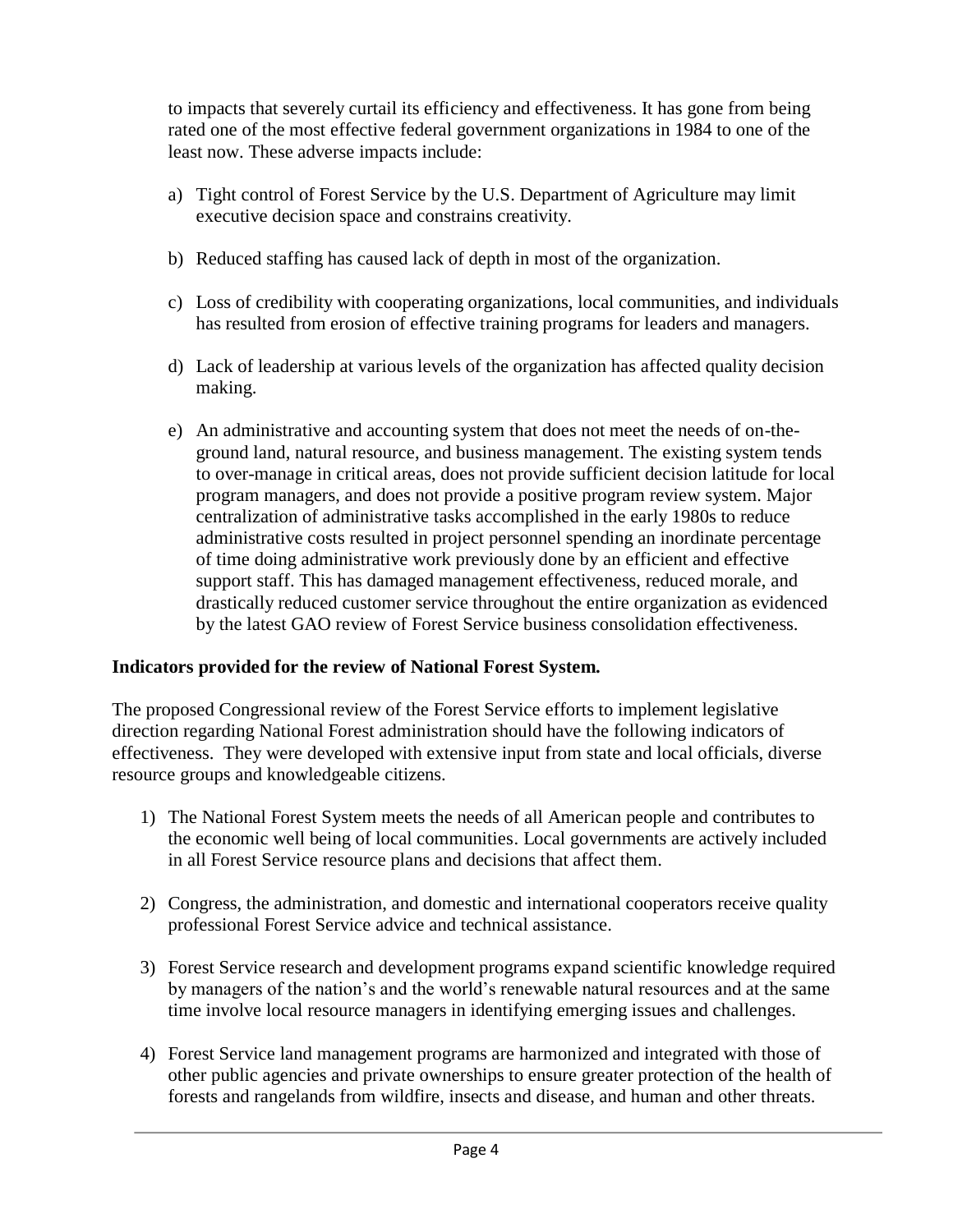- 5) The Forest Service has the financial resources to employ the full range of management tools including, but not limited to, planned prescribed fire to establish resilient landscapes able to adapt to changing climate conditions and public needs.
- 6) The true cost of wildfire is recognized and fuel reduction programs are funded to achieve the national goals necessary to establish and maintain healthy, productive forests. Grant funding is available to all critical areas regardless of the ability to provide matching funds.
- 7) The Forest Service planning system is consistent with statutory direction and responsive to public users and local community needs as well as to changing climate conditions. Local cooperators are involved in local forest planning from start to project completion.
- 8) Forest Service resource decisions and plans take into account the need for healthy ecosystems balanced with the social and economic needs of counties, local citizens and groups.
- 9) A reliable "feedstock" supply from the national forests supports investment in various local forest product industries that contribute to forest health, carbon storage, and local economies. Efforts are made to support local citizens in development of new projects such as wind, solar, geothermal, hydropower and use of woody renewables for energy and heat.
- 10) There is adequate long-term funding separate from the timber sales program to support the sale and removal of excess forest fuel materials. There is a method of sharing income from cooperative programs with local communities for schools, local roads and investment in future resource projects.
- 11) There is true government-to-government coordination and cooperation between the Forest Service and state, tribal, local groups and local government entities to ensure harmonization of their respective goals and objectives.
- 12) National forest management goals recognize local public health and safety as well as consider the social and economic well-being of forest-dependent communities. This is evident by the creation of collaborative areas set up by forests to support stewardship projects that are mutually designed to meet Forest Service and local goals. In addition there is a revived and robust timber sale program that is able to use emerging legislation allowing product removal for forest health and safety.
- 13) A viable timber sale program exists to provide feedstock to local mills. With this revitalized sale program struggling mills are able to put more people to work to supply the nation's needs for timber products. The outlook for meeting the bulk of the nation's wood supply needs from our own lands is bright.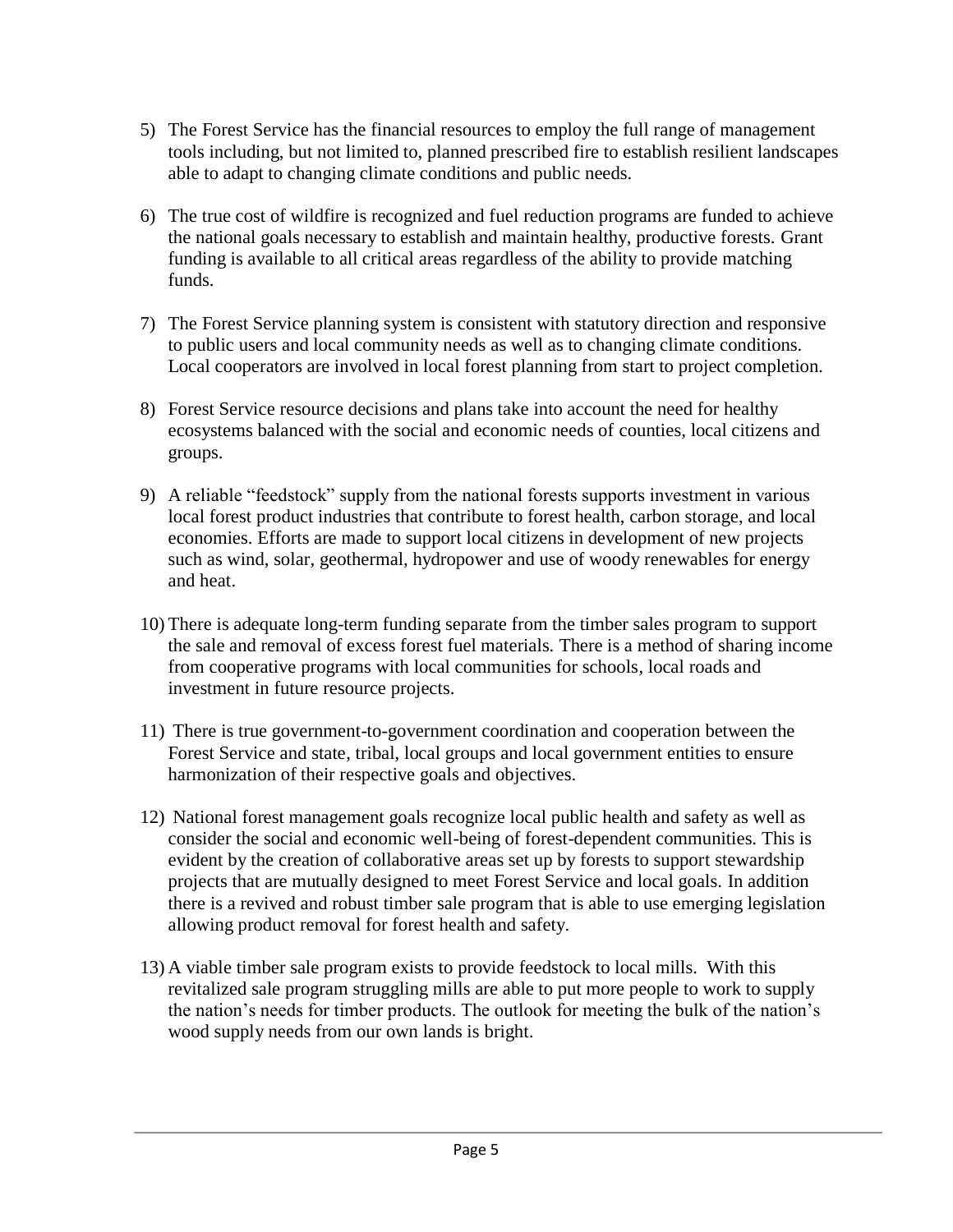14) Forest recreation plans provide for maximum use of National Forest Service lands to all types of visitor activities. Special efforts are made to include local citizens and groups along with state and local unites in recreation development use plans.

## **A Desired Future State to Meet the Nation's Current and Future Needs**

Numerous groups that support restoration of critical natural resources throughout the United States advocate cooperative efforts on both public and private lands to ensure the needs of future generations are met. These groups are achieving results in ensuring sustained abundance of these resources because some of the roadblocks referred to herein have been removed by Congress. Such positive steps are essential to restoration of the National Forest System and resolution of the nation's financial crisis.

## **Recommended Actions to Attain the Desired Future State of the National Forest System and the U.S. Forest Service**

A healthy National Forest System and Forest Service may be attained if and when the nation's leaders take the following actions to save precious natural resources in a way that reduces overall losses and associated costs to the American taxpayer:

1) Produce a report that recommends congressional action

Based on the findings and recommendations of a new public land law review commission or GAO report on its proposed study of the National Forest System, Congress should enact legislation affirming the mission of the U.S. Forest Service and provide congressional direction to manage and restore the National Forest System and provide national and international leadership in all aspects of natural resource management.

2) Review the Consequences of Legal Challenges

A *primary* roadblock to natural resource management progress is the obstructionism of the few who use the courts to impede or terminate needed resource management work by using (some would say "perverting") the Equal Access to Justice Act of 1980 to force taxpayers to reimburse them for legal expenses for often-frivolous lawsuits. Some of these plaintiffs and the suits they file state they want no commercial use of the public lands, especially timber harvesting. Such litigation has become a huge and harmful industry that costs the federal government millions of dollars per year and many more millions—if not billions—in the costs consequent of not managing public forest lands. Some of these issues could be effectively dealt with through bipartisan support of HR 1485, the Catastrophic Wildfire Community Protection Act, and HR 1996, the Government Litigation Savings Act; the latter bill would limit reimbursements to law firms for expenditures in lawsuits. If passed, both bills would enhance needed resource work and provide needed employment while costing the nation little.

3) Reduce the Costs of Catastrophic Wildfires